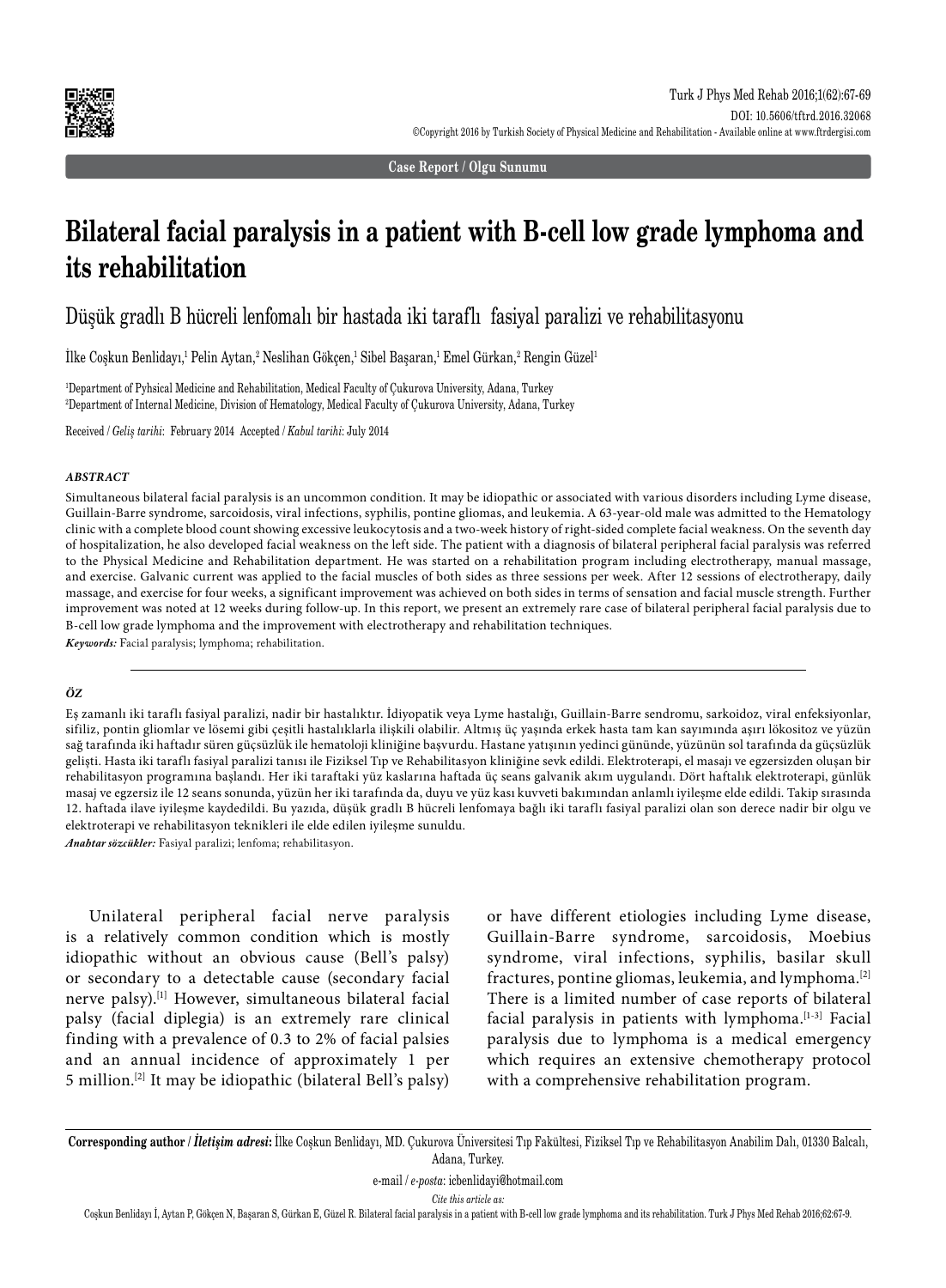Herein, we present a case of bilateral facial paralysis secondary to B-cell low grade lymphoma and the management approach using rehabilitation techniques.

# **CASE REPORT**

A 63-year-old male patient was referred to the department of Hematology with an abnormal complete blood count showing leukocytosis and a two-week history of right-sided complete facial weakness. The laboratory test results were significant for white blood cell count (WBC) of 153,000/mm3 (82.1% lymphocyte), hemoglobin of 12.0 g/dL, hematocrit of 37.9%, and a platelet count of 182,000/mm3 . Based on bone marrow aspiration and biopsy specimens, the patient was diagnosed with B-cell low grade lymphoma. Since the patient developed facial weakness on the left side of his face on the seventh day of his hospitalization, he was referred to the department of Physical Medicine and Rehabilitation.

The initial assessment of the patient revealed facial weakness of all facial nerve branches, inability to close or wink the eye, to close the mouth and to droop the brow or the corner of the mouth, dry eye and numbness on both sides. Physical examination also revealed bilateral weakness of the facial muscles including orbicularis oris, orbicularis oculi, frontalis, and corrugator supercilii. Regarding the diagnostic test, cerebral magnetic resonance revealed cerebral and cerebellar atrophy which is consistent with the patient's age. Temporal computed tomography showed right mastoiditis and chronic sinusitis. Electroneuromyography revealed bilateral total paralysis of the facial nerve. Then, the patient was assessed in terms of the House-Brackmann facial nerve grading system and diagnosed with bilateral facial nerve palsy of grade 6 and 5 on the right and the left side, respectively (Figure 1).

A written informed consent was obtained from the patient. The patient was started on a rehabilitation program including electrotherapy, manual massage, and exercise. Exercise program included emotional expression exercises, mime therapy, coordination exercises, and neuromuscular retraining. During this program, the patient was asked to observe each muscle's functional capacity in the mirror. As a result, he was able to identify the specific area of dysfunction. Then, he was requested to perform the movements slowly and gradually to control abnormal movements, in other words, synkinesis. This approach led to an improvement in the isolated muscle movement and coordination. Pulsed galvanic current at 80 peaks/sec for 10 min/each session was applied to the facial muscles of both sides as three sessions per week. After daily massage and exercise for four weeks and 12 sessions of electrotherapy, the patient was re-assessed. A significant improvement was detected on both sides in terms of sensation and facial muscle strength. According to the House-Brackmann scale, the patient improved one grade on both sides (grade 5 on the right and grade 4 on the left side). When the patient was evaluated at the 12th week follow-up, further improvement was detected on both sides (grade 4 on the right and grade 3 on the left side). The facial muscle strength was consistent with the improved hematological variables: WBC count decreased to 6,060/mm3 with a percentage of %21.7 lymphocytes.

## **DISCUSSION**

There are various causes of bilateral facial paralysis, most of which are benign. These include bilateral Bell's palsy, diabetes, Guillain-Barre syndrome, viral infections, syphilis, basal skull fractures, pregnancy, brainstem encephalitis, cryptococcal meningitis, systemic lupus erythematosus, bulbospinal muscular atrophy and borreliosis.<sup>[1-3]</sup> However, it can be associated with malignant diseases such as leukemia and lymphoma.[3|

In the differential diagnosis of bilateral facial paralysis, the medical history and examination findings are of utmost importance. For instance, the history of



**Figure 1.** Clinical presentation of the patient on admission. *Photography was used with patient's consent.*